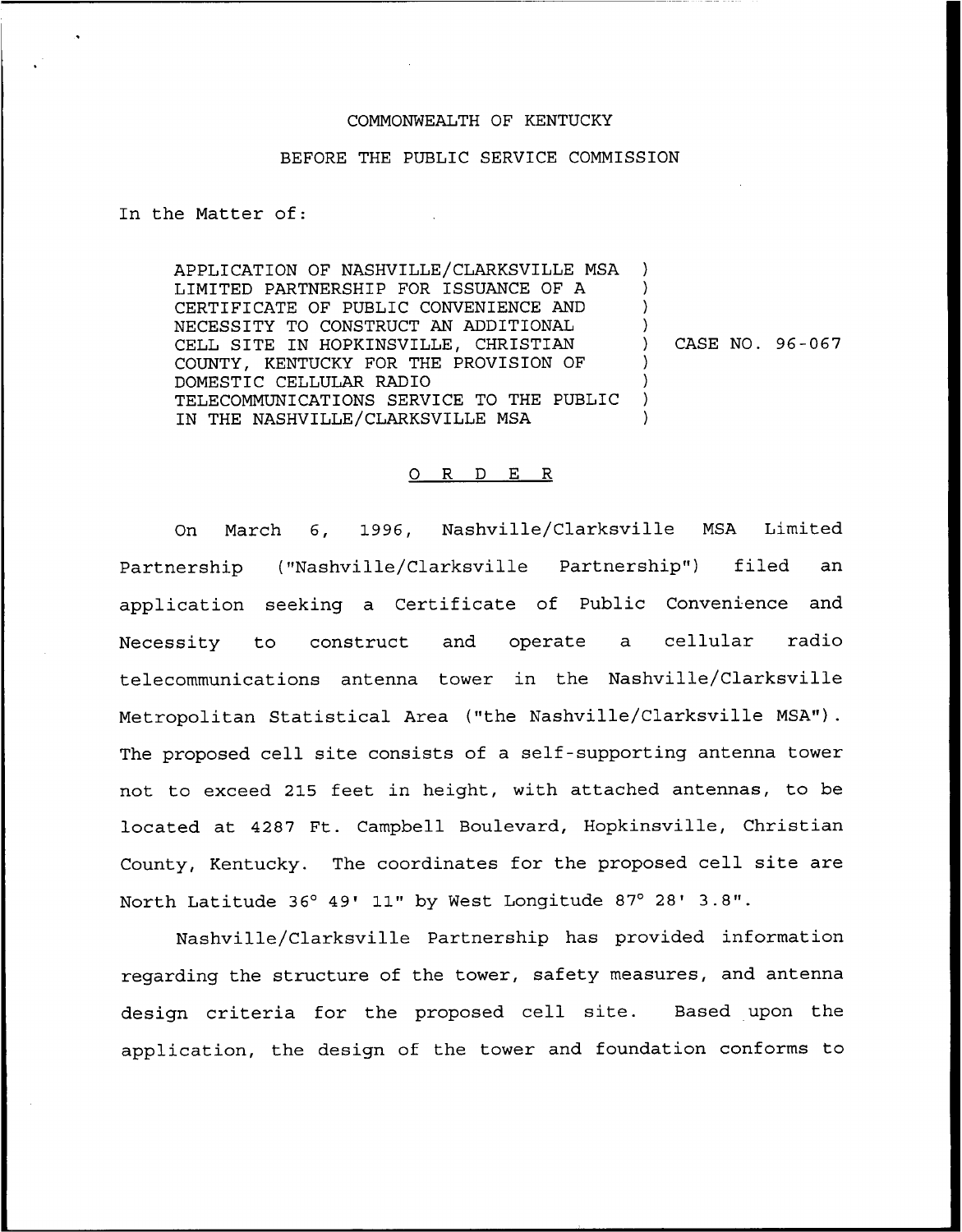applicable nationally recognized building standards, and the plans have been certified by a Registered Professional Engineer.

Pursuant to KRS 100.324(1), the proposed cell site's construction is exempt from local zoning ordinances. However, Nashville/Clarksville Partnership has notified the Christian County/Hopkinsville Planning Commission of the proposed construction. Nashville/Clarksville Partnership has filed applications with the Federal Aviation Administration ("FAA") and the Kentucky Airport Zoning Commission ("KAZC") seeking approval for the construction and operation of the proposed cell site. Both applications are pending.

Nashville/Clarksville Partnership has filed notices verifying that each person who owns property or resides within 500 feet of the proposed cell site has been notified of the pending construction. The notice solicited any comments and informed the property owners and residents of their right to intervene. In addition, Nashville/Clarksville Partnership has posted notice of the proposed construction in a visible location for at least two weeks after filing its application. The Christian County/Hopkinsville Planning Commission filed a letter stating that local zoning requirements were not applicable to the proposed construction. To date, no other comments have been filed with the Commission.

Pursuant to KRS 278.280, the Commission is required to determine proper practices to be observed when it finds, upon complaint or on its own motion, that the facilities of any utility

 $-2-$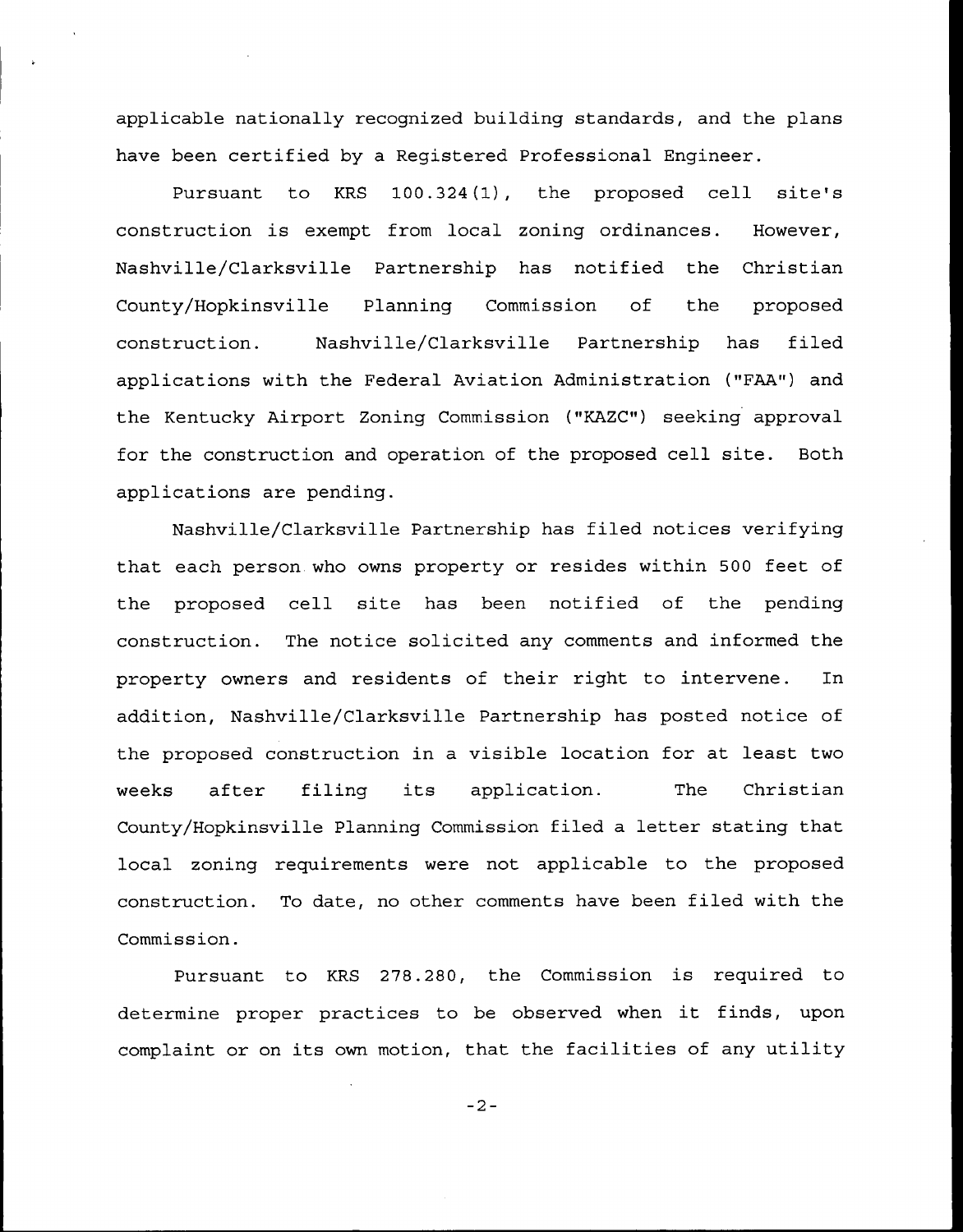subject to its jurisdiction are unreasonable, unsafe, improper, or insufficient. To assist the Commission in its efforts to comply with this mandate, Nashville/Clarksville Partnership should notify the Commission if it does not use this antenna tower to provide cellular radio telecommunications services in the manner set out in its application and this Order. Upon receipt of such notice, the Commission may, on its own motion, institute proceedings to consider the proper practices, including removal of the unused antenna tower, which should be observed by Nashville/Clarksville Partnership.

The Commission, having considered the evidence of record and being otherwise sufficiently advised, finds that Nashville/Clarksville Partnership should be granted a Certificate of Public Convenience and Necessity to construct and operate the proposed cell site in the Nashville/Clarksville MSA under its currently approved tariff.

IT IS THEREFORE ORDERED that:

1. Nashville/Clarksville Partnership be and it hereby is granted a Certificate of Public Convenience and Necessity to construct and operate a self-supporting antenna tower not to exceed 215 feet in height, with attached antennas, to be located at 4287 Ft. Campbell Boulevard, Hopkinsville, Christian County, Kentucky. The coordinates for the proposed cell site are North Latitude 36° 49' 11" by West Longitude 87° 28' 3.8".

2. Nashville/Clarksville Partnership shall file a copy of the final decisions regarding its pending FAA and KAZC applications

 $-3-$